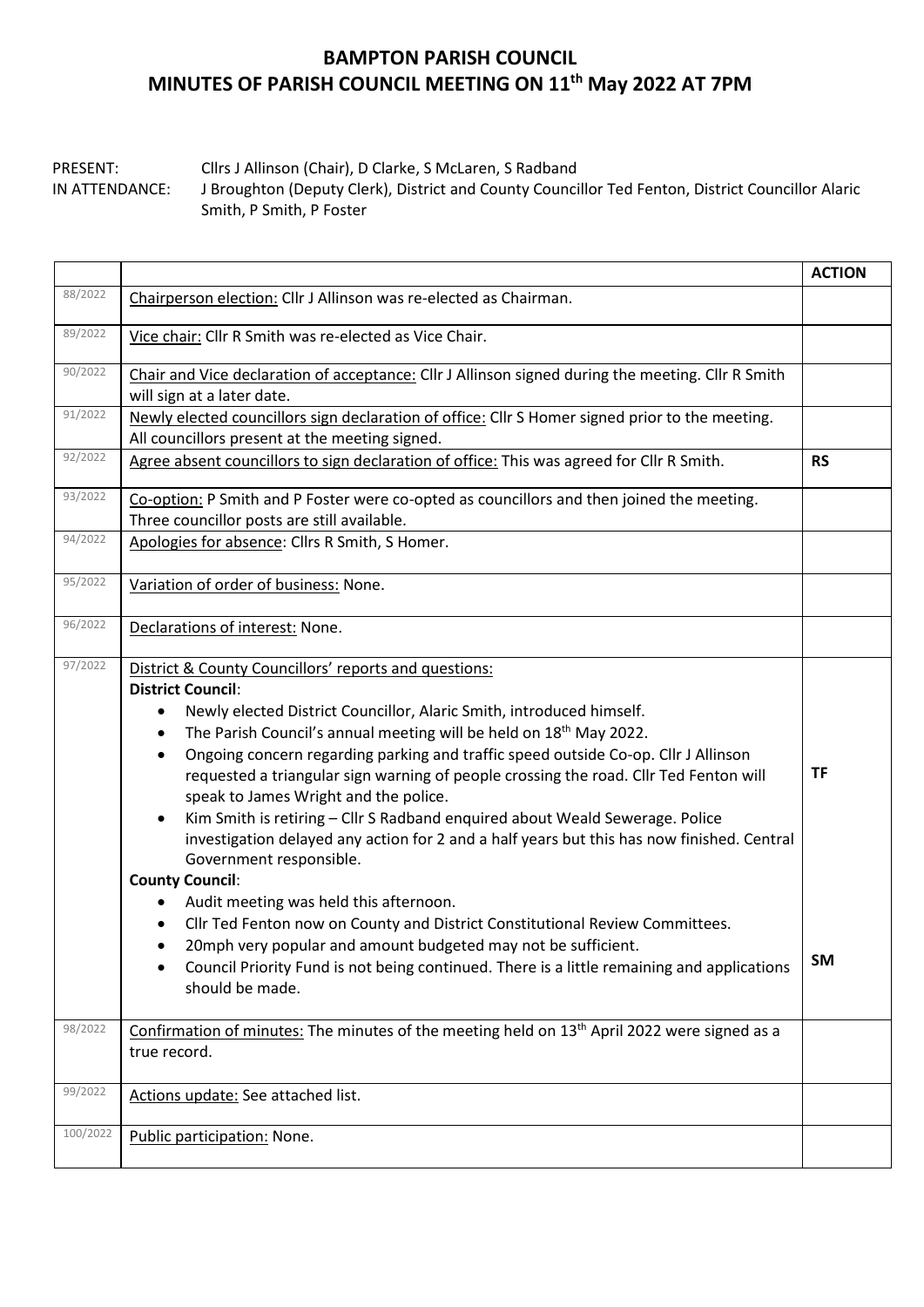| 101/2022 | Committees: Ask Ex-councillor H Rainey if she will remain on Bampton Welfare Trust.                                                                                                                                          |                                   |           |                                                                                                                                                                              |               | <b>JA</b> |  |  |
|----------|------------------------------------------------------------------------------------------------------------------------------------------------------------------------------------------------------------------------------|-----------------------------------|-----------|------------------------------------------------------------------------------------------------------------------------------------------------------------------------------|---------------|-----------|--|--|
|          |                                                                                                                                                                                                                              |                                   |           |                                                                                                                                                                              |               |           |  |  |
| 102/2022 | Calendar of meetings: It was agreed to meeting days of the second Wednesday of the month at                                                                                                                                  |                                   |           |                                                                                                                                                                              |               |           |  |  |
| 103/2022 | 7pm for the ensuing year. It was decided not to meet in August as many people usually away.<br>Planning applications: Planning decisions were emailed to all councillors but not reported at                                 |                                   |           |                                                                                                                                                                              |               |           |  |  |
|          | this meeting.                                                                                                                                                                                                                |                                   |           |                                                                                                                                                                              |               |           |  |  |
|          |                                                                                                                                                                                                                              |                                   |           |                                                                                                                                                                              |               |           |  |  |
|          | 22/00840/FUL                                                                                                                                                                                                                 |                                   |           |                                                                                                                                                                              |               |           |  |  |
|          | Change of use of land to allow the siting of a Shepherds Hut for<br>Deadline 5/5<br>use as holiday let.                                                                                                                      |                                   |           |                                                                                                                                                                              |               |           |  |  |
|          |                                                                                                                                                                                                                              | <b>Karibu Cottage High Street</b> |           |                                                                                                                                                                              |               |           |  |  |
|          | NO OBJECTION - COMMENTS TO BE SUBMITTED<br>22/01048/HHD<br>Construction of rear extension.                                                                                                                                   |                                   |           |                                                                                                                                                                              |               |           |  |  |
|          |                                                                                                                                                                                                                              |                                   |           |                                                                                                                                                                              |               |           |  |  |
|          | Deadline 20/5<br><b>Khandou Buckland Road</b><br><b>NO OBJECTION</b><br>22/01122/ADV<br>Replacement of existing signage to reflect new business name. The<br>Town and Country Planning (Control of Advertisements) (England) |                                   |           |                                                                                                                                                                              |               |           |  |  |
|          |                                                                                                                                                                                                                              |                                   |           |                                                                                                                                                                              |               |           |  |  |
|          |                                                                                                                                                                                                                              |                                   |           |                                                                                                                                                                              |               |           |  |  |
|          |                                                                                                                                                                                                                              |                                   |           |                                                                                                                                                                              |               |           |  |  |
|          | Regulations LOCATION: The Romany Inn Bridge Street                                                                                                                                                                           |                                   |           |                                                                                                                                                                              |               |           |  |  |
|          |                                                                                                                                                                                                                              |                                   |           | <b>OBJECTION</b> (Vote with zero in favour).                                                                                                                                 |               |           |  |  |
|          |                                                                                                                                                                                                                              |                                   |           | Objecting to name change on grounds there are already properties<br>of that name in Bampton and will be confusing.                                                           |               |           |  |  |
|          |                                                                                                                                                                                                                              |                                   |           |                                                                                                                                                                              |               |           |  |  |
|          |                                                                                                                                                                                                                              |                                   |           |                                                                                                                                                                              |               |           |  |  |
| 104/2022 | <b>Finance and Accounts for Payment:</b>                                                                                                                                                                                     |                                   |           |                                                                                                                                                                              |               |           |  |  |
|          |                                                                                                                                                                                                                              |                                   |           | The following payments were approved in accordance with the budget:                                                                                                          |               |           |  |  |
|          | Oxford Diocesan                                                                                                                                                                                                              |                                   |           | Rent for allotments - half yearly                                                                                                                                            | £32.50        |           |  |  |
|          | <b>Board of Finance</b>                                                                                                                                                                                                      |                                   |           |                                                                                                                                                                              |               |           |  |  |
|          | Jacky Allinson                                                                                                                                                                                                               |                                   |           | Refreshments                                                                                                                                                                 | £9.40         |           |  |  |
|          | Jeremy Gray<br>The Cotswold Group<br>Jenny Chaundy                                                                                                                                                                           |                                   |           | Train travel reimbursement for Arts Committee                                                                                                                                | £23.55        |           |  |  |
|          |                                                                                                                                                                                                                              |                                   |           | Tree care Chetwynd Mead                                                                                                                                                      | £1,560.00     |           |  |  |
|          |                                                                                                                                                                                                                              |                                   |           | Posters for jubilee celebrations                                                                                                                                             | £33.46        |           |  |  |
|          | As Time Goes By                                                                                                                                                                                                              |                                   |           | Remaining 50% balance for jubilee clocks                                                                                                                                     | £1398         |           |  |  |
|          | <b>One Stop Promotions</b>                                                                                                                                                                                                   |                                   |           | Flags x 2                                                                                                                                                                    | £227.94       |           |  |  |
|          | <b>AK Timms</b>                                                                                                                                                                                                              |                                   |           | Play bark for Mercury play park                                                                                                                                              | £432          |           |  |  |
|          | <b>WODC</b><br>Wychwood Gardener<br><b>Shilton Accounting</b><br>Chris Smith                                                                                                                                                 |                                   |           | Dog bin emptying at Mercury & Church View                                                                                                                                    | £202.43 PAID  |           |  |  |
|          |                                                                                                                                                                                                                              |                                   |           | Town hall gardening                                                                                                                                                          | £95           |           |  |  |
|          |                                                                                                                                                                                                                              |                                   |           | Year end internal audit<br>Mowing for April                                                                                                                                  | £198<br>£1706 |           |  |  |
|          |                                                                                                                                                                                                                              |                                   |           |                                                                                                                                                                              |               |           |  |  |
|          |                                                                                                                                                                                                                              |                                   |           | The following pre-paid debit card transactions were approved:                                                                                                                |               |           |  |  |
|          | Dell                                                                                                                                                                                                                         |                                   |           | Laptop                                                                                                                                                                       | £930.34       |           |  |  |
|          | Zoom                                                                                                                                                                                                                         |                                   |           | Subscription                                                                                                                                                                 | £143.88       |           |  |  |
|          |                                                                                                                                                                                                                              |                                   |           |                                                                                                                                                                              |               |           |  |  |
| 105/2022 |                                                                                                                                                                                                                              |                                   |           |                                                                                                                                                                              |               |           |  |  |
|          |                                                                                                                                                                                                                              |                                   |           | Insurance renewal: Should be diarised 3 months ahead going forward. Main Parish Council<br>insurance £9,702.76. Agreed to pay this in meantime while insurance under review. |               |           |  |  |
|          |                                                                                                                                                                                                                              |                                   |           | Insurance review meeting to be arranged between Cllrs J Allinson, P Smith, D Clarke and Deputy                                                                               |               |           |  |  |
|          | Clerk.                                                                                                                                                                                                                       |                                   | JB/JA/PS/ |                                                                                                                                                                              |               |           |  |  |
|          |                                                                                                                                                                                                                              |                                   |           |                                                                                                                                                                              |               |           |  |  |
| 106/2022 |                                                                                                                                                                                                                              |                                   |           | Appointment of auditor: It was agreed to use Shilton Accounting.                                                                                                             |               | <b>DC</b> |  |  |
| 107/2022 | Banking Signatories: Council agreed to delegate signing to Finance and General Purpose                                                                                                                                       |                                   |           |                                                                                                                                                                              |               |           |  |  |
|          | committee after the meeting as paperwork is not ready.                                                                                                                                                                       |                                   |           |                                                                                                                                                                              |               |           |  |  |
|          | It was agreed that everyone is to be made a signatory.                                                                                                                                                                       |                                   |           |                                                                                                                                                                              |               |           |  |  |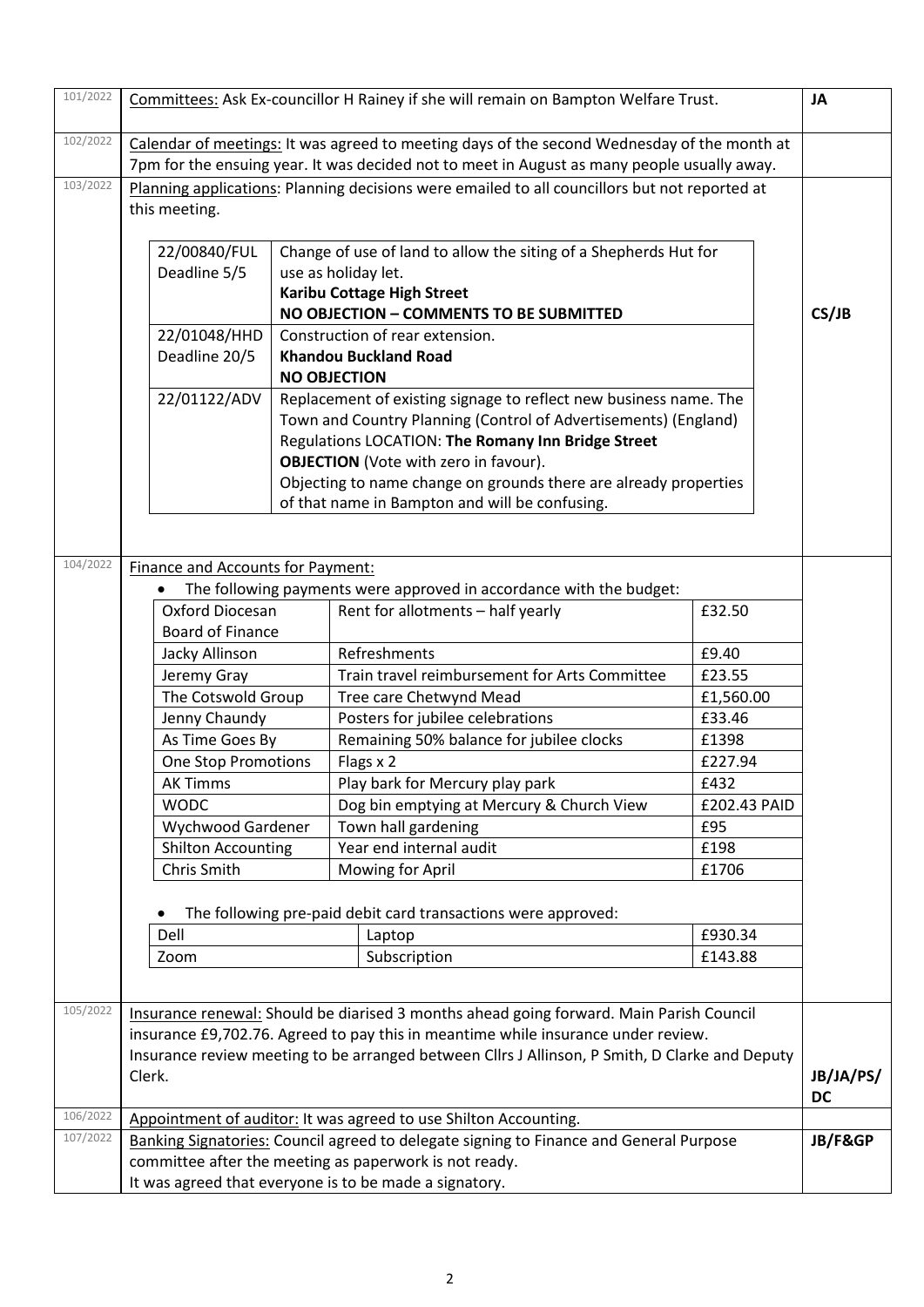| 108/2022          | Allotment report: A report was sent out prior to the meeting and the following resolutions<br>were made:                                                                                           |                          |  |  |  |  |  |  |  |
|-------------------|----------------------------------------------------------------------------------------------------------------------------------------------------------------------------------------------------|--------------------------|--|--|--|--|--|--|--|
|                   | One person has decided to leave. It was agreed to send bill for removal of greenhouse.<br>$\bullet$<br>Cllr P Smith will send her version of eviction letter to Cllr D Clarke and Deputy Clerk for | <b>PS</b>                |  |  |  |  |  |  |  |
|                   | cross checking.<br>All available allotments are awaiting contracts.                                                                                                                                | <b>CS</b>                |  |  |  |  |  |  |  |
|                   | Eviction notices have been sent out.                                                                                                                                                               |                          |  |  |  |  |  |  |  |
|                   |                                                                                                                                                                                                    |                          |  |  |  |  |  |  |  |
| 109/2022          | Town Hall report: A report was sent prior to the meeting and no resolutions were made.                                                                                                             |                          |  |  |  |  |  |  |  |
| 110/2022          | Old School Community Centre (TOSCC) report: A report was sent prior to the meeting and no                                                                                                          |                          |  |  |  |  |  |  |  |
|                   | resolutions were made.                                                                                                                                                                             |                          |  |  |  |  |  |  |  |
|                   |                                                                                                                                                                                                    |                          |  |  |  |  |  |  |  |
| 111/2022          | Cemetery report:                                                                                                                                                                                   |                          |  |  |  |  |  |  |  |
|                   | Chris Smith has requested a bigger bin. It would cost £14 to empty each time on a<br>$\bullet$                                                                                                     |                          |  |  |  |  |  |  |  |
|                   | fortnightly basis, would be lockable and only for use by the Lengthsman and Chris                                                                                                                  |                          |  |  |  |  |  |  |  |
|                   | Smith.                                                                                                                                                                                             | <b>SR</b>                |  |  |  |  |  |  |  |
|                   | Meet Chris Smith and assess work required.                                                                                                                                                         | JB                       |  |  |  |  |  |  |  |
| 112/2022          | List of undertakers and gravediggers required for Cllr S Radband.<br>$\bullet$                                                                                                                     |                          |  |  |  |  |  |  |  |
|                   | Highways, footpaths and tree report: A report was sent out prior to the meeting and the<br>following resolutions were made:                                                                        |                          |  |  |  |  |  |  |  |
|                   | An order has been sent to the Clerk today for a new VAS sign.<br>$\bullet$                                                                                                                         |                          |  |  |  |  |  |  |  |
|                   | Email Vicar to request no burials etc between 23-25 May due to tree cutting.                                                                                                                       | <b>SM</b>                |  |  |  |  |  |  |  |
| 113/2022          | Mercury Play Park: A report was sent out prior to the meeting and the following resolutions                                                                                                        |                          |  |  |  |  |  |  |  |
|                   | were made:                                                                                                                                                                                         |                          |  |  |  |  |  |  |  |
|                   | It was agreed to place a fourth order for play bark to finish the job.                                                                                                                             | LW                       |  |  |  |  |  |  |  |
|                   |                                                                                                                                                                                                    |                          |  |  |  |  |  |  |  |
| 114/2022          | Lengthsman report:                                                                                                                                                                                 |                          |  |  |  |  |  |  |  |
|                   | No Lengthsman at the moment, however a local name has been put forward. HR<br>$\bullet$                                                                                                            | <b>HR</b>                |  |  |  |  |  |  |  |
|                   | Committee will discuss options.                                                                                                                                                                    |                          |  |  |  |  |  |  |  |
|                   | The Recreation Ground Manager has offered to do litter picking and bus shelters and                                                                                                                | LW                       |  |  |  |  |  |  |  |
|                   | will submit timesheets.                                                                                                                                                                            |                          |  |  |  |  |  |  |  |
|                   | Send Cllr S McLaren Lengthsman contract and schedule of works.                                                                                                                                     | $\mathsf{CS}\phantom{0}$ |  |  |  |  |  |  |  |
| 115/2022          | Committee meeting updates:                                                                                                                                                                         |                          |  |  |  |  |  |  |  |
|                   | IT: Councillor confidentiality agreement done but needs implementing $-$ Meeting next week.                                                                                                        | IT                       |  |  |  |  |  |  |  |
| (b/f)<br>70/2022) | Global confidentiality agreement has just been signed. Agreed to diarise annually.                                                                                                                 | JB                       |  |  |  |  |  |  |  |
|                   |                                                                                                                                                                                                    |                          |  |  |  |  |  |  |  |
|                   | F&GP: Reviewed end of year accounts and budgets. Need to review Standing Orders, amend                                                                                                             | <b>F&amp;GP</b>          |  |  |  |  |  |  |  |
|                   | card limit for Clerk and add additional cardholders.                                                                                                                                               |                          |  |  |  |  |  |  |  |
|                   |                                                                                                                                                                                                    |                          |  |  |  |  |  |  |  |
|                   | Arts Committee: Need to complete S106 form for one project. Tree of Life for Church, Bampton                                                                                                       | JA                       |  |  |  |  |  |  |  |
|                   | sign to be designed by school children for village centre, other projects but will still have budget                                                                                               |                          |  |  |  |  |  |  |  |
|                   | left to be used. No representative from WOA yet on committee.                                                                                                                                      |                          |  |  |  |  |  |  |  |
| 116/2022          | Parish council social media communications:                                                                                                                                                        |                          |  |  |  |  |  |  |  |
|                   | Co-option vacancies to be posted on Parish Council website and Facebook.<br>$\bullet$                                                                                                              | <b>SH</b>                |  |  |  |  |  |  |  |
|                   | Repost Jubilee reminder. Cllr D Clarke to send Cllr S Homer updated poster.                                                                                                                        | SH/DC                    |  |  |  |  |  |  |  |
|                   | Preferred contact method for enquiries to be made clear on Facebook.<br>$\bullet$                                                                                                                  | JA/PF&                   |  |  |  |  |  |  |  |
| 117/2022          |                                                                                                                                                                                                    | <b>SH</b>                |  |  |  |  |  |  |  |
|                   | Correspondence: None other than routine emails.                                                                                                                                                    |                          |  |  |  |  |  |  |  |